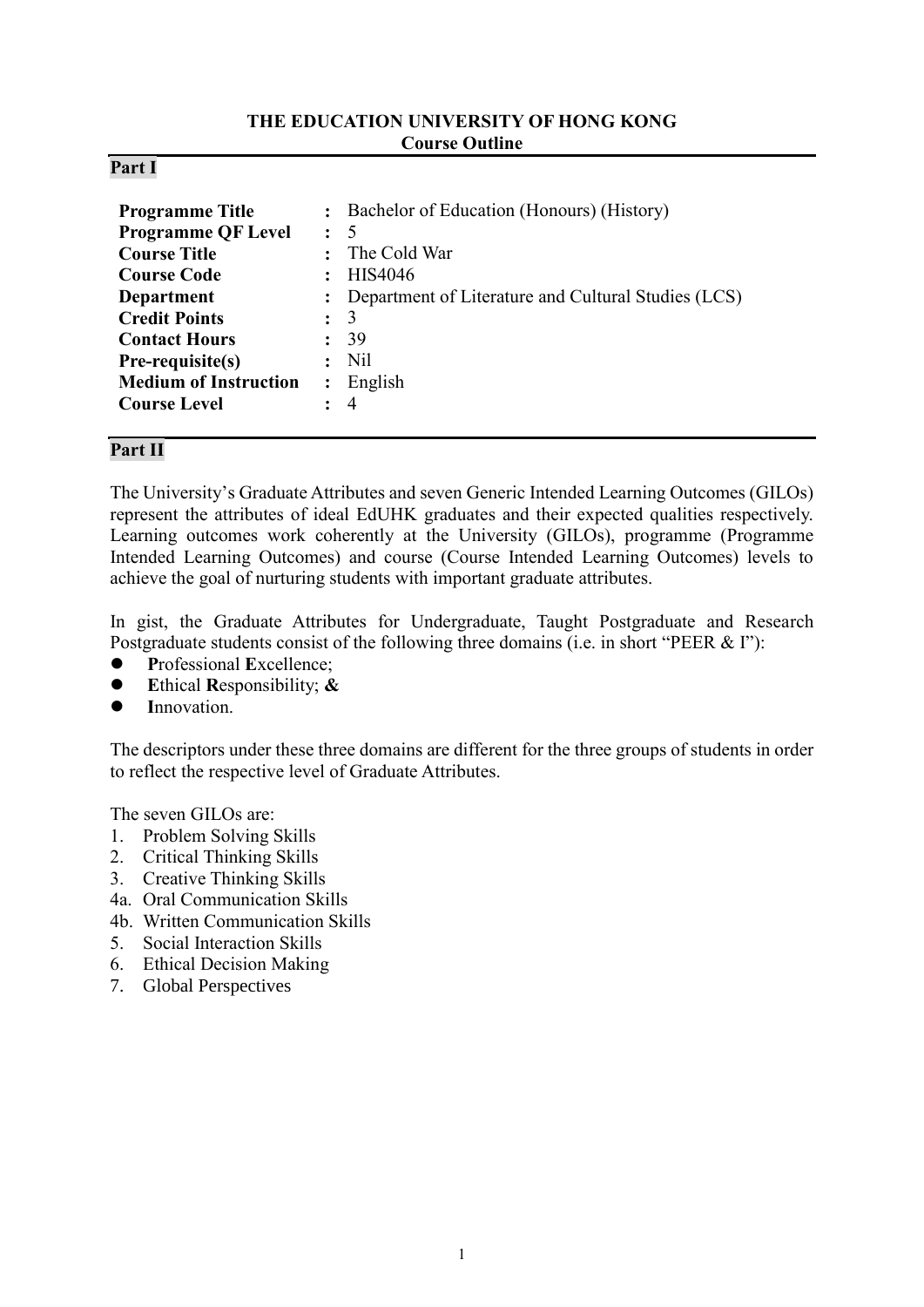### **1. Course Synopsis**

The Cold War shaped the lives of individuals, cultures, and nations for much of the twentieth century. Far from merely a paranoid game played by diplomats, the Cold War created flows of ideas, goods, and people that encompassed the globe and profoundly transformed human experience worldwide. So widely distributed was the Cold War, in fact, that it is not at all clear which of the twentieth century's revolutions, transformations, and "hot" wars were individual events, and which can be seen as chapters in an overarching narrative. In this class, we'll explore the Cold War in detail, from the end of World War II to the collapse of the Soviet Union. Throughout this course, we will maintain a global focus, insisting that the Cold War impacted the "third world" just as powerfully as it oriented life in superpower societies.

Our key method will be the study of primary documents, including diplomatic writings, essays, letters, declarations, and other period-specific documents. You will also encounter cultural texts, including music, films, art, and the products of public and cultural diplomacy. These texts will not only supplement conventional historical narratives, but will provide a comprehensive understand of the Cold War's origins, major dimensions, outcomes, and legacies.

# **2. Course Intended Learning Outcomes (CILOs)**

*Upon completion of this course, students will be able to:*

- $\text{CILO}_1$  Define and interrelate the major events and trends of the Cold War;
- $C$   $ClLO<sub>2</sub>$   $Relate$  events around the world to the Cold War, examining the interaction ofsuperpowers' influences with local historical forces including in Hong Kong;
- CILO<sup>3</sup> Articulate relationships between primary documents and historical patterns; relate individual viewpoints to national and international dynamics; and
- CILO<sup>4</sup> Perform in-depth historical research using multiple methods of informationgathering and analysis.

# **3. Content, CILOs and Teaching & Learning Activities**

| <b>Course Content</b> |                                                                                                                                                                                   | <b>CILOs</b>                                | <b>Suggested Teaching &amp;</b><br><b>Learning Activities</b>      |
|-----------------------|-----------------------------------------------------------------------------------------------------------------------------------------------------------------------------------|---------------------------------------------|--------------------------------------------------------------------|
|                       | Origins of the Cold War, including<br>Communist revolutions, the<br>Monroe Doctrine, and the end of                                                                               | $CLO_{1,2}$                                 | Lecture, reading, and<br>classroom debate, group<br>presentations. |
|                       | the Second World War.                                                                                                                                                             |                                             |                                                                    |
|                       | Major events and trends of the Cold<br>War, including nuclear deterrence,<br>the Korean War, the Vietnam War,<br>the rise and fall of detente, and the<br>dissolution of the USSR | C <sub>L</sub> O <sub>L,2,3</sub>           | Lecture, reading, and<br>classroom debate, group<br>presentations. |
|                       | The global Cold War, including<br>decolonization, proxy wars, and                                                                                                                 | C <sub>L</sub> O <sub>2,3,4</sub><br>(etc.) | Lecture, reading, and<br>classroom debate, group<br>presentations. |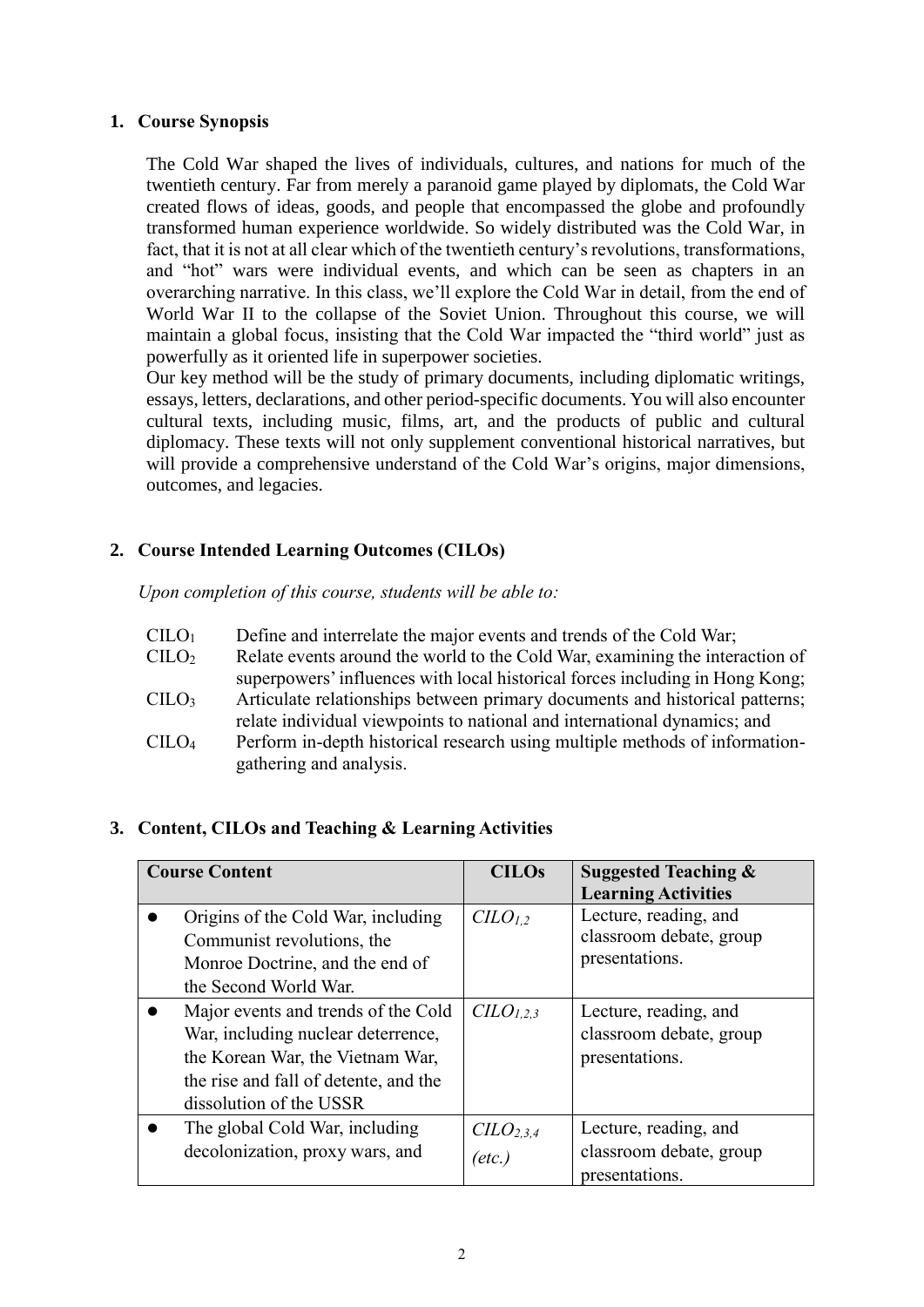| revolutionary movements around |  |
|--------------------------------|--|
| the world.                     |  |

# **4. Assessment**

| <b>Assessment Tasks</b> |                                                 | Weighting | <b>CILOs</b>                      |
|-------------------------|-------------------------------------------------|-----------|-----------------------------------|
|                         |                                                 |           |                                   |
| (a)                     | Quizzes:                                        | 25%       | $C LO$                            |
|                         | Several short quizzes will be organized         |           |                                   |
|                         | throughout the semester.                        |           |                                   |
| (b)                     | Presentation:                                   | 25%       | CLO <sub>1,2,3,4</sub>            |
|                         | Students have to make one group presentation.   |           |                                   |
| (c)                     | Final essay:                                    | 50%       |                                   |
|                         | Students have to hand in a final essay of about |           | $C\text{ILO}_{1,2,3,4}$<br>(etc.) |
|                         | 1,500 at the end of the semester.               |           |                                   |

# **5. Required Text(s)**

**TBD** 

### **6. Recommended Readings**

General and Reference Works:

Black, J. (2015). *The Cold War: A Military History*. London: Bloomsbury.

Gaddis, L. (2006). *The Cold War: A New History*. London: Penguin.

- Hanhimäki, J.M., Westad, O.A. (Eds.). (2003). *The Cold War: A History in Documents and Eyewitness Accounts*, Oxford/New York: Oxford University Press, 2003.
- Haslam, J. (2011). *Russia's Cold War: From the October Revolution to the Fall of the Wall*. New Haven: Yale University Press.
- Leffler, M. P., & Westad, O. A. (2003). *The Cambridge History of the Cold War* (3 vols.). Cambridge: Cambridge University Press.

McCauley, M. (2017). *The Cold War 1949-2016*, Abington/New York: Routledge.

Westad, O.A. (2017). *The Cold War: A World History*. London: Allen Lane.

Winkler, A. (2011). *The Cold War: A History in Documents*. New York: Oxford University Press.

Global Histories:

Chen, J. (2001). *Mao's China and the Cold War*. Chapel Hill: UNC Press.

- Devlin, L. (2008). *Chief of Station, Congo: Fighting the Cold War in a Hot Zone.* Public Affairs.
- Goscha, C., & Ostermann, C. (Eds.). (2009). *Connecting Histories: Decolonization and the Cold War in Southeast Asia*. Stanford: Woodrow Wilson Center Press*.*
- Hosch, W. (Ed.). (2010). *Korean War and Vietnam War: People, Politics, and Power*. New York: Britannica Education.